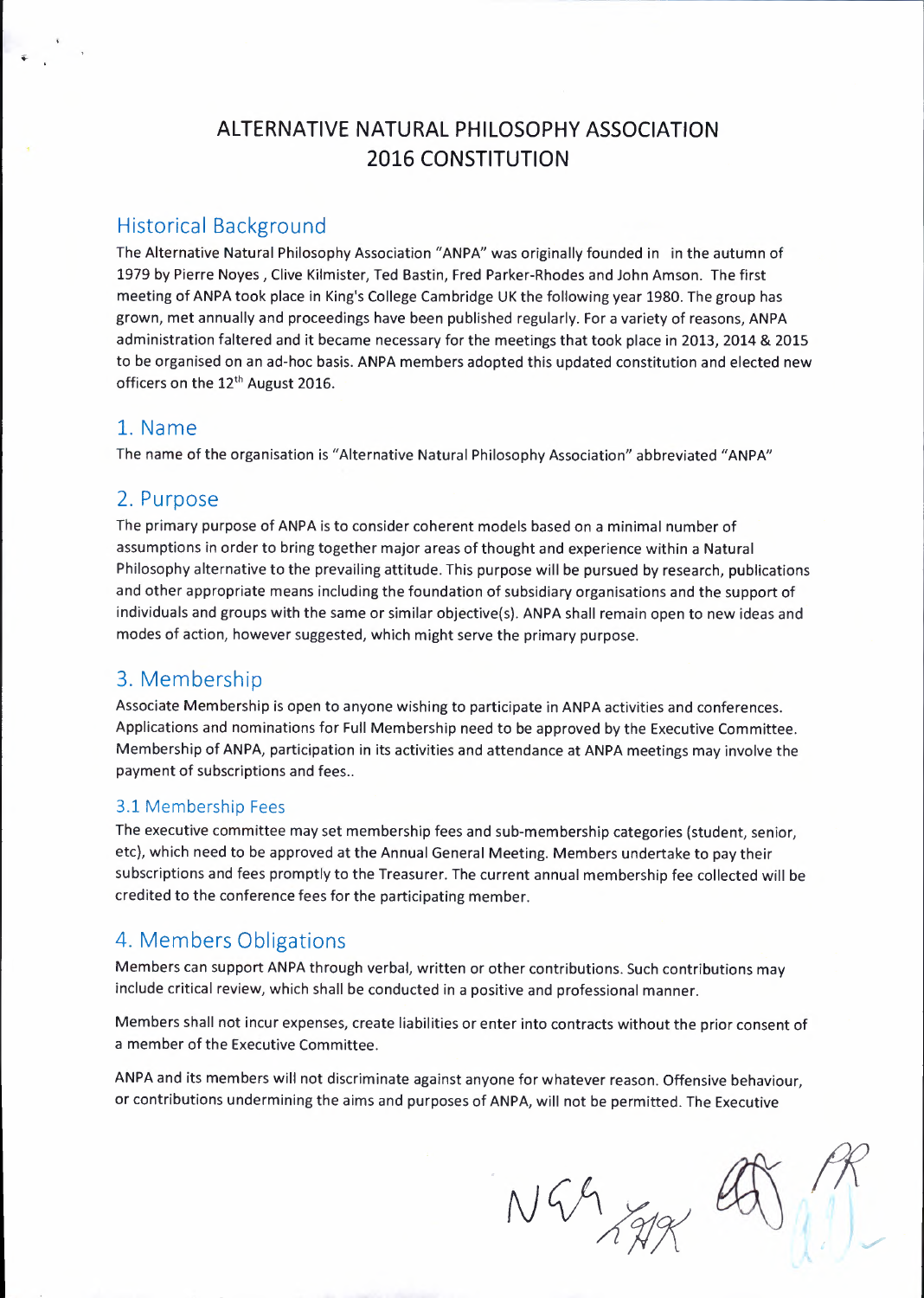Committee will exclude anybody behaving in an offensive or discriminatory way from ANPA and his / her ANPA membership summarily revoked without repayment of subscriptions or fees.

Members may resign their membership of ANPA at any time by informing the chair.

# 5. Officers, Committees and Records

Two committees comprised entirely of Full Members will guide ANPA: A Steering Committee that sets the general policies of ANPA and an Executive Committee tasked with the day to day running of ANPA.

# 5. 1 Steering Committee

The Steering Committee consists of at least five full ANPA Members. Initial membership of the Steering rne steering committee. Steering Committee will be determined by a simple majority vote of the members of the Steering Committee. Members of the Steering Committee will nominate a Chair. Members of the Steering Committee may resign their membership by informing the Chair. The Chair has a casting vote.

5.2 Executive Committee<br>The Executive Committee, comprising at least four Full Members, will be elected at the Annual General Meeting. The Executive Committee carries out the day-to-day administration of the organisation.

The officers' roles are as follows:

- Chair of the Steering Committee, whose additional responsibilities on the Executive Committee are to set the agenda, chair all meetings and ensure that the best interests of ANPA are addressed at all times. The chair may nominate a substitute. The chair or deputy will represent ANPA externally.
- I substitute responsible for managing the financial affairs of ANPA and maintaining and publishing financial accounts.
- Proceedings Editor, who shall be responsible for the publication of ANPA proceedings.
- •
- Conference Coordinator, who shall be responsible for organising the next conference.
- Secretary, who show Secretary, who shall keep records of Members and take and distribute minutes of Executive

Committee may as appropriate, and after presenting valid receipts or committee may as appropriate, and after presenting value receipts or committee may as appropriate, and after presenting Members of the executive committee the  $\ell$  performance incurred wholly and exclusively in performance incurred wholly and exclusively in performance. be reimbursed by ANPA for travel and other expenses incurred wholly and exclusively in performing<br>their ANPA duties. Minutes of the meetings of the Executive Committee shall be kept and made available to Full Members.

6. Meetings 6.1 Annual Conference<br>**The Executive Conference Shall endeavor to ensure via the Conference Coordinator that the members of** The Executive Committee shall chase. The annually at a convenient time and location in advance of the ANPA are convened to meet at least once annually at a convenient time and location in order to pursue<br>the primary aims and purposes of ANPA. The Executive Committee will circulate well in advance of the

 $N44 \times 12$ 

Page 2 of 5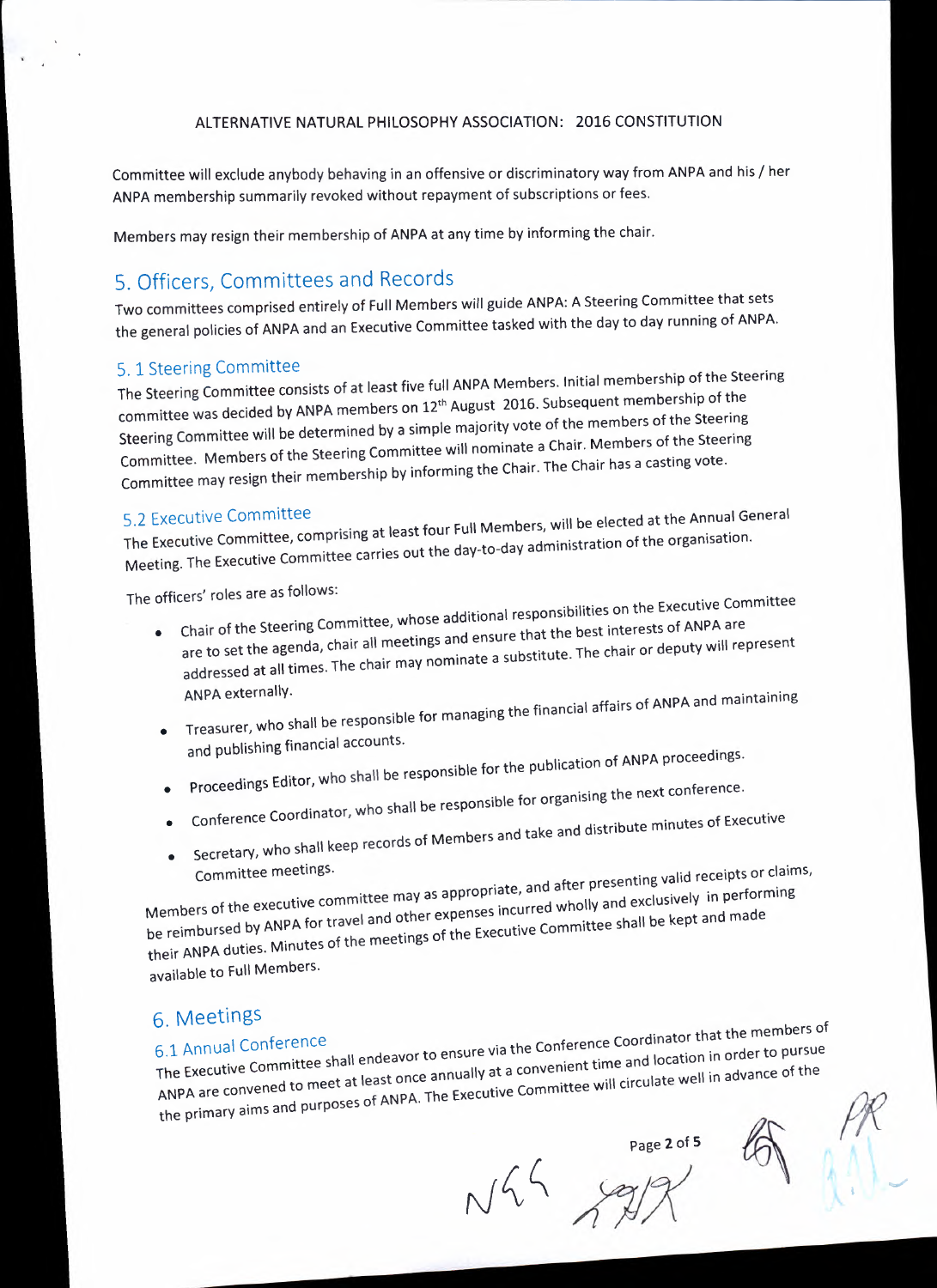meeting a Call for Papers and otherwise solicit contributions from members and other interested parties who share the primary purposes of ANPA. The conference co-ordinator will liaise with the Executive Committee in order to ensure that the differing needs, availabilities and (dis)abilities etc of members are accommodated as best as is possible with the available time and space resources of the ANPA conference and its venue.

### 6.2 Annual General Meeting

An Annual General Meeting (AGM) will be held within fifteen months of the previous AGM. All members will be notified in writing at least four weeks before the date of the meeting, giving the venue, date and time. The Executive Committee will endeavor to ensure that Annual General Meetings are located at similar times and places to the annual conference.

The quorum for the AGM will be ten Full Members. Full Members who are unable to attend the AGM may nominate another Full Member who is attending the AGM as a proxy.

At the AGM:-

- The outgoing Executive Committee will present a summary of the activities and the financial accounts of **ANPA** for the previous year.
- Any proposals given to the Executive Committee at least 14 days in advance of the meeting will be discussed.
- The incoming Executive Committee will be elected by a simple majority vote. Nominees for the Executive Committee need prior approval of the Steering Committee.

#### 6.3 Rules of Procedure for meetings

All questions that arise at any **ANPA** meeting will be discussed openly and the meeting will seek to find a general agreement that everyone present can agree to.

If a consensus cannot be reached a vote will be taken and a decision will be made by a simple majority of Full Members (and proxies) present. The chair of the meeting shall have an additional casting vote.

# 7. Proceedings

The Executive Committee will publish via the Proceedings Editor printed and bound proceedings of the Annual Conference on a timely basis and shall ensure that members requiring copies are provided with such at a reasonable cost. Such costs shall include the costs of dissemination of ANPA proceedings in print or other forms to the depositary libraries of the United Kingdom and the Republic of Ireland, the aim to include United States, the European Union, the Peoples Republic of China and the Russian Federation.

The printed proceedings of the Annual Conference shall include a copy of this constitution in its entirety, including a current list of the members of the Steering and Executive Committees and their contact details.

 $N/49$   $Page3 of 5$   $M$ 

Page 3 of 5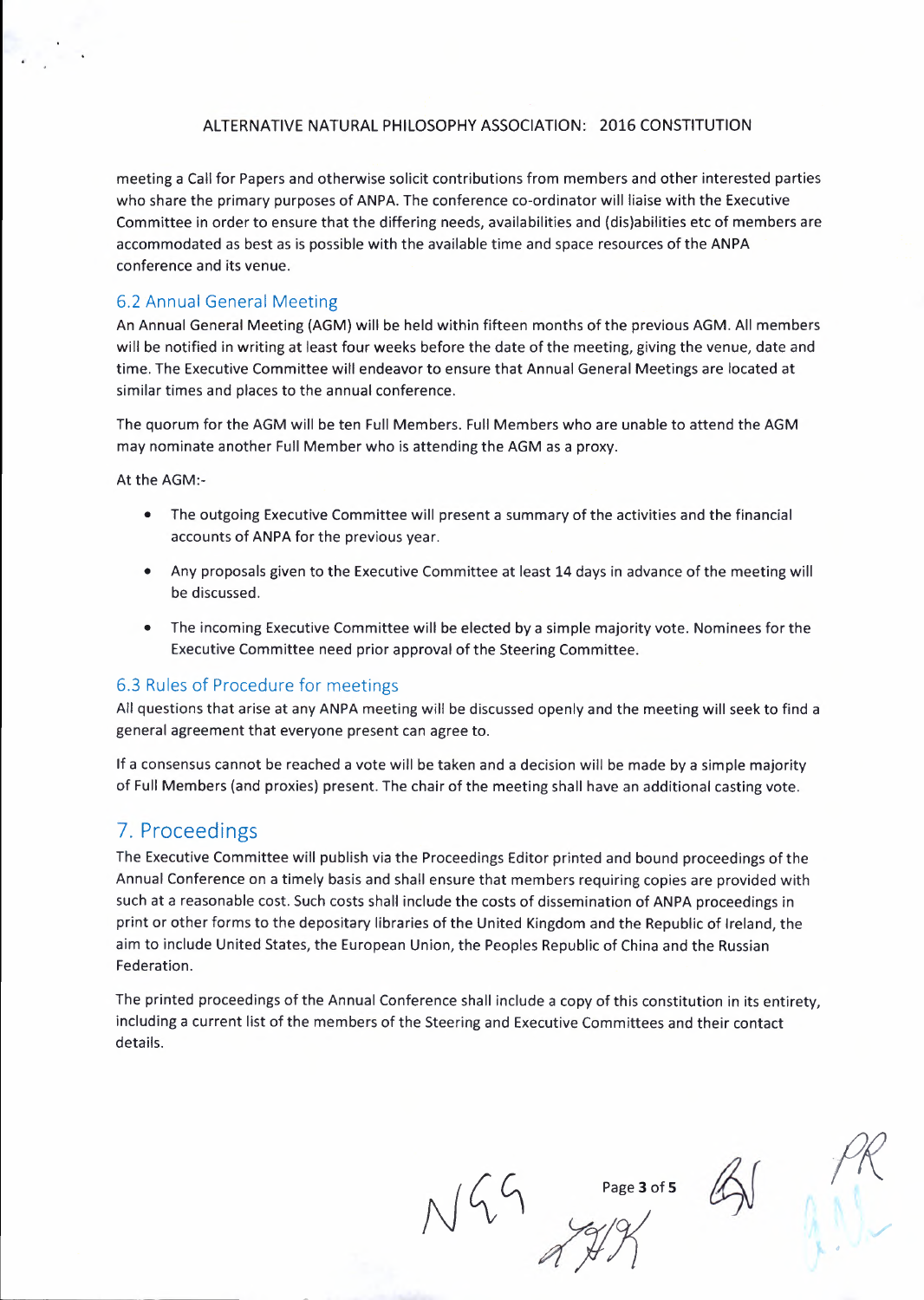# 8. Copyright

Authors submitting works for publication by ANPA agree that submission of their work grants ANPA an irrevocable license to publish and disseminate the works in whatever form or medium, the authors retain the copyright. ANPA may not transfer this licence to a third party. ANPA will not defend any copyright infringements on behalf of the authors, nor be held liable for possible infringements.

## 9. Finances

A bank account will be maintained on behalf of ANPA at a UK high street bank. Three account signatories (who shall not be related or be from the same household) will be nominated from members of the Steering and Executive Committee (one of whom shall be the Treasurer). Any two of these may sign a cheque, authorise the distribution of **ANPA** funds or enter **ANPA** into contracts, not exceeding the cash available on the bank account.

The Treasurer will maintain records of income, expenditure, assets and liabilities and publish to the Full Members and relevant regulatory authorities at least annually a statement of surplus or loss and a balance sheet.

All surplus money generated by or on behalf of ANPA may only be used to further the purposes of ANPA. ANPA shall not borrow money and must ensure that its net assets always remain in credit, the determination of which status shall be the sole responsibility of the Treasurer.

# 10. Amendments to the ANPA Constitution

Amendments to the ANPA constitution, including any proposal to dissolve ANPA, may only be made at an Annual General Meeting. Any proposal to amend the constitution or dissolve ANPA will require a two thirds majority of the Full Members (and proxies) there present.

## 11. Dissolution

If it is agreed to dissolve **ANPA,** all remaining cash and assets, once outstanding debts have been paid, will be donated to a charitable organisation. The recipient charitable organisation shall be determined at the Annual General Meeting that confirms the **ANPA** dissolution.

 $R\sqrt{G\cdot G}$  Page 4 of 5 Page 4 of 5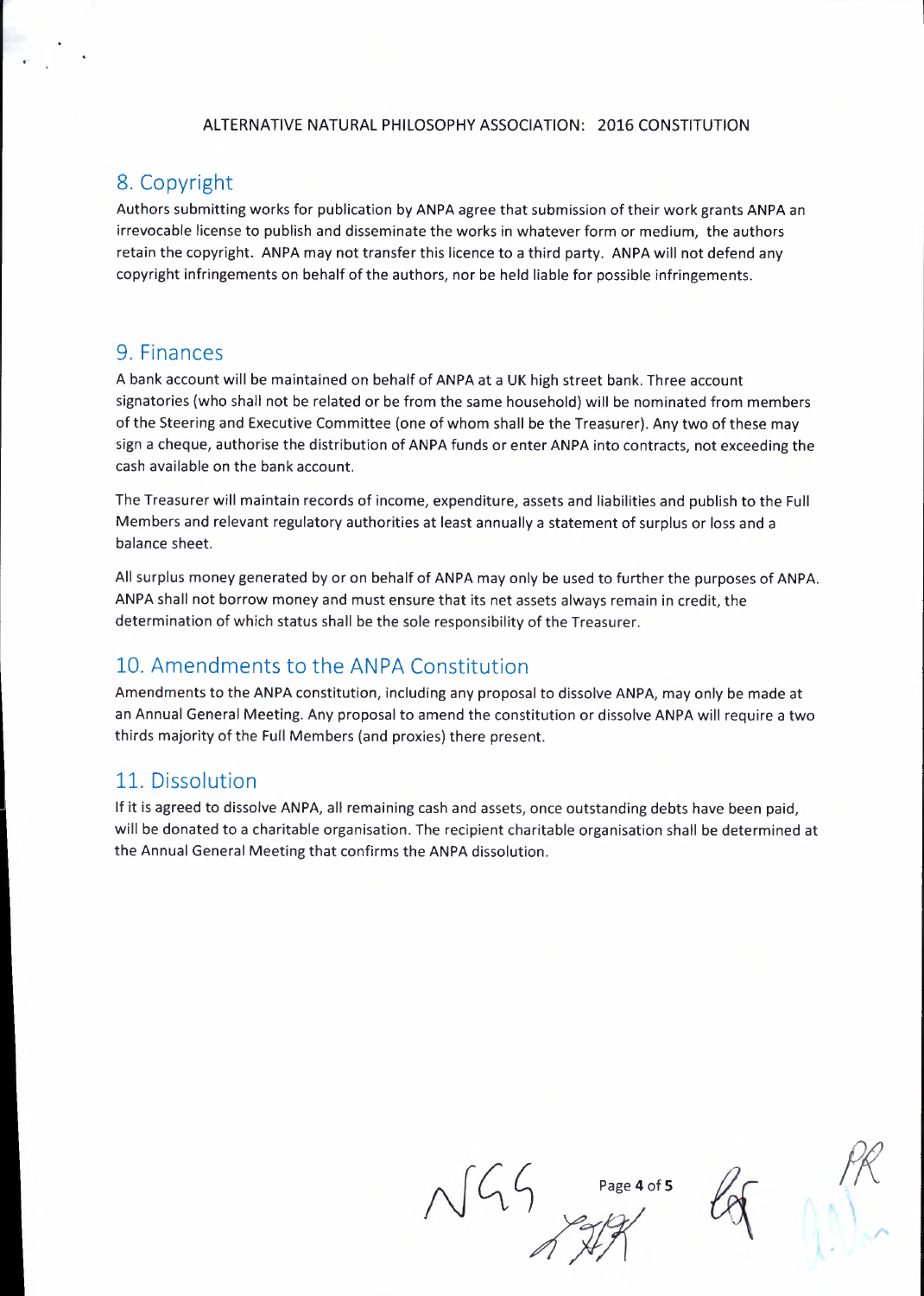# 12. ANPA Officers

The members of the ANPA steering committee, appointed on the 12<sup>th</sup> August 2016 are: President:

Steering Committee Members:

Louis Hauffman Peter Rowland NTUm Craves-Gregory

The members of the ANPA Executive Committee, appointed on the 12<sup>th</sup> August 2016 are:

Chairperson:

Peter Rowlands

Secretary:<br>CASWILL J. Clou

 $272$ 

Treasurer:

on Vober

Conference Organiser:

Nrzing Graves Gragy NSS

Page **5** of **5**